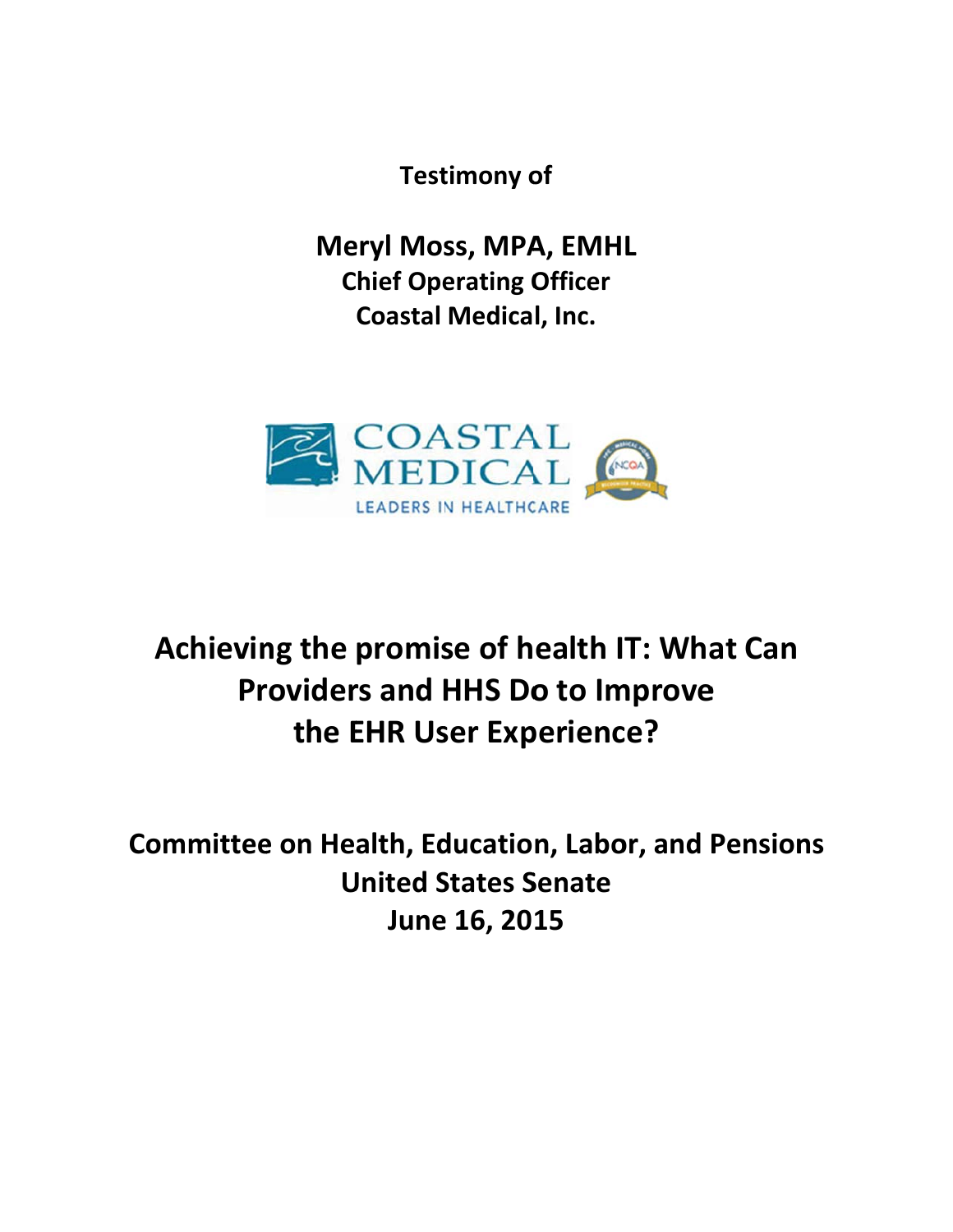

#### **Coastal Medical: A Snapshot**

Coastal Medical is Rhode Island's largest physician owned and governed primary care driven ACO (Accountable Care Organization). Coastal manages the quality, cost and experience of healthcare for 120,000 patients at 20 community-based offices across Rhode Island. Our 84 physicians and 27 advanced practitioners work closely with nurse care managers and clinical pharmacists in a team-based model of care. A centralized infrastructure offers a broad range of administrative, IT, and analytic support functions to the office practices, as well as clinical programs that serve every Coastal patient. Most Coastal physicians hold ownership in the organization, and many serve in significant leadership roles.

All practices utilize the same eClinicalWorks electronic health record. New practices that join are converted immediately to use of this EHR. The majority of Coastal patients receive care under one of six shared savings contracts based on total cost of care.

#### Coastal's Journey to Meaningful Use and Accountable Care

Coastal first implemented the eClinicalWorks EHR in 2006, and began pay for performance contracting shortly thereafter. This was our first foray into "value based payment". In 2009, Coastal decided to make the patient centered medical home (PCMH) model of care a cornerstone of its plan for the future. By early 2011, every practice had achieved NCQA Level III recognition. Coastal practices were also amongst the "Meaningful Use Vanguard" - the first practices in the country to achieve Meaningful Use of an EHR. In 2012, Coastal received the HIMSS Davies Award, given to just one ambulatory care organization in the country each year in recognition of "utilizing health information technology to substantially improve patient outcomes while achieving return on investment."

In January of 2012, Coastal implemented its first commercial and Medicare Advantage shared savings contracts with Blue Cross Blue Shield of RI, and then in July of 2012 Coastal went live with both the Medicare Shared Savings Program (MSSP) and the Advanced Payment Model.

#### Success in Accountable Care, and the Requirement of a Sufficient EHR

Happily, in Performance Year 1 of the MSSP, Coastal was able to reduce the total cost of care for its population of 10,000 Medicare beneficiaries by 5.4% below benchmark, pay all advanced funds back to CMS, and earn an additional shared savings payment from the MSSP. For every \$6 saved by the Coastal MSSP ACO in Performance Year 1, \$3 went to CMS, and \$2 went to repay CMS the advances that were used to cover the incremental costs of providing accountable care. There was \$1 left for Coastal to reinvest or distribute. A portion of Coastal's shared savings payment from CMS was reinvested to support new clinical programs, and the remainder was distributed to every Coastal employee - not just the physician owners. The shared savings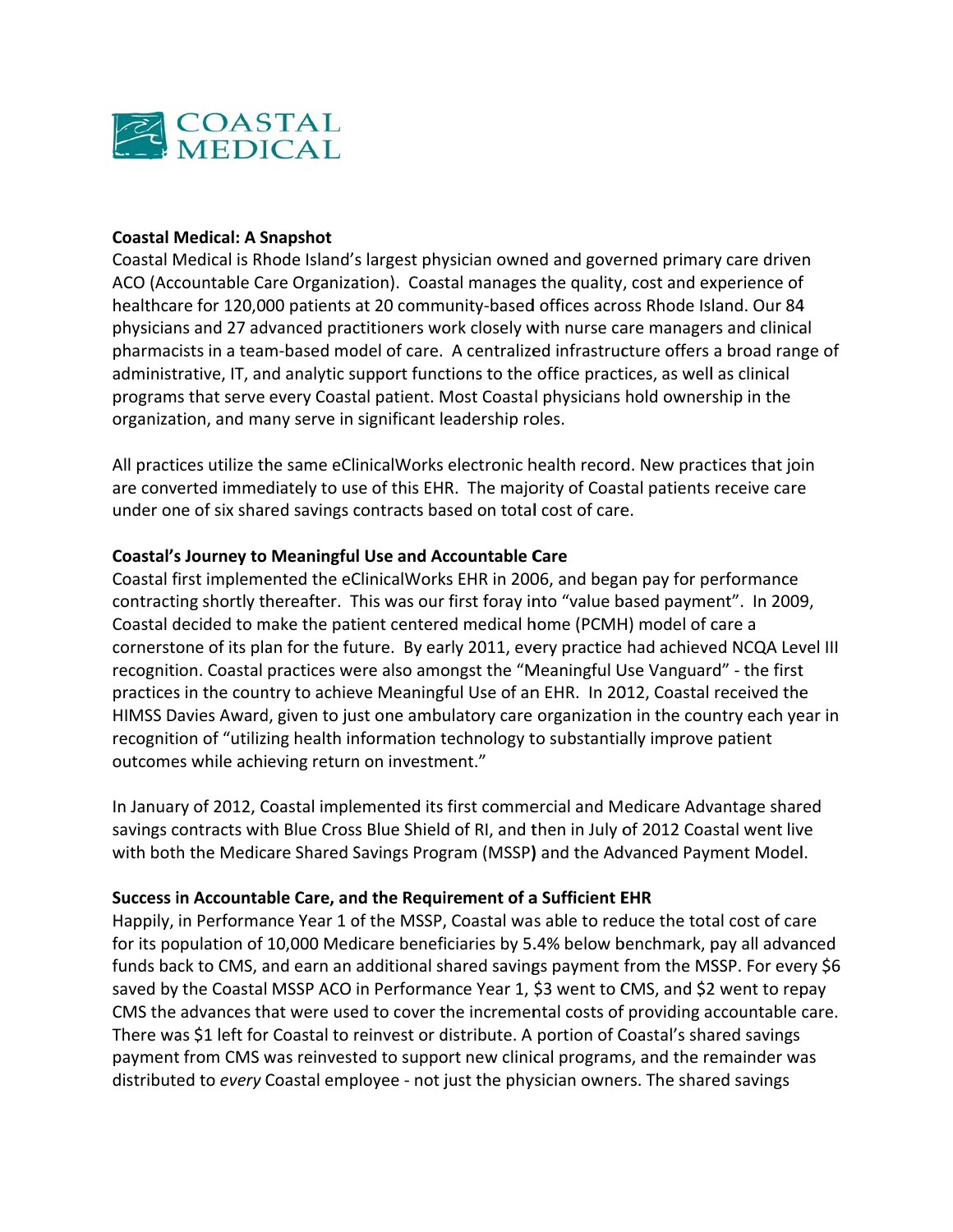distribution checks were hand delivered by Coastal leadership with a message of thanks for supporting all of the change that was required to achieve success. That change is ongoing.

The transition to population health management has driven the creation of a variety of new and innovative clinical programs at Coastal. These include an Annual Wellness Center for our Medicare and Medicare Advantage members; a pharmacist‐led Diabetes Management Team for blood sugar regulation and insulin titration, a Transitions of Care Team to ensure that patients transition safely from the emergency room and hospital to home, and a "Coastal 365" clinic that provides urgent primary care visits every day of the year. Coastal is also in the process of opening a specialty clinic to serve our highest risk cardiac and pulmonary patients, and is expanding a pilot of embedding behavioral health specialists directly in primary care offices.

Our work in population health management has improved performance on quality, enhanced the patient experience of care, and reduced the overall cost of care. (Data regarding Coastal's recent performance in pursuit of the Triple Aim is shown in Appendix A). None of this success would have been possible without our CCHIT certified EHR.

## **The Evolving Role of the EHR**

When Coastal implemented an electronic health record in 2006, we had no idea that the electronic record would play such an important role in changing the way that we actually deliver care. Our initial notion was that the EHR would function like a glorified word processor. In 2006, providers, office staff and leadership were thinking of the EHR only in terms of scheduling, billing, and documentation of care. Over time, Coastal recognized the power of the EHR as a tool for mining data to guide *proactive* outreach and provision of care to patients. It also became clear that the EHR is an essential tool for communication between the professionals working in our office based teams, and for coordination of care with community‐ based specialists and hospital‐based providers. Today we view the electronic health record first and foremost as an essential tool for population health management.

It is interesting to note that in the early days of our electronic health record implementation, we were really forced by circumstances to begin the work of standardizing documentation. That exercise was a harbinger of our work today to accomplish standardization in so many more domains of care delivery, such as clinical quality improvement, patient engagement, cost efficiency, and customer service. In 2006, we simply could not foresee the crucial role that the EMR would play in population health management. Today, the EMR plays a crucial role in functions such as:

- measuring and reporting quality of care
- identifying cohorts of patients (such as patients with diabetes) for specific interventions (e.g. our Diabetes Management Program)
- identifying and closing "gaps in care" (e.g. scheduling a procedure for a patient who is overdue for a screening colonoscopy)
- analysis of variation in performance from provider to provider (e.g. comparing how well one provider does in treating high blood pressure vs. her peers).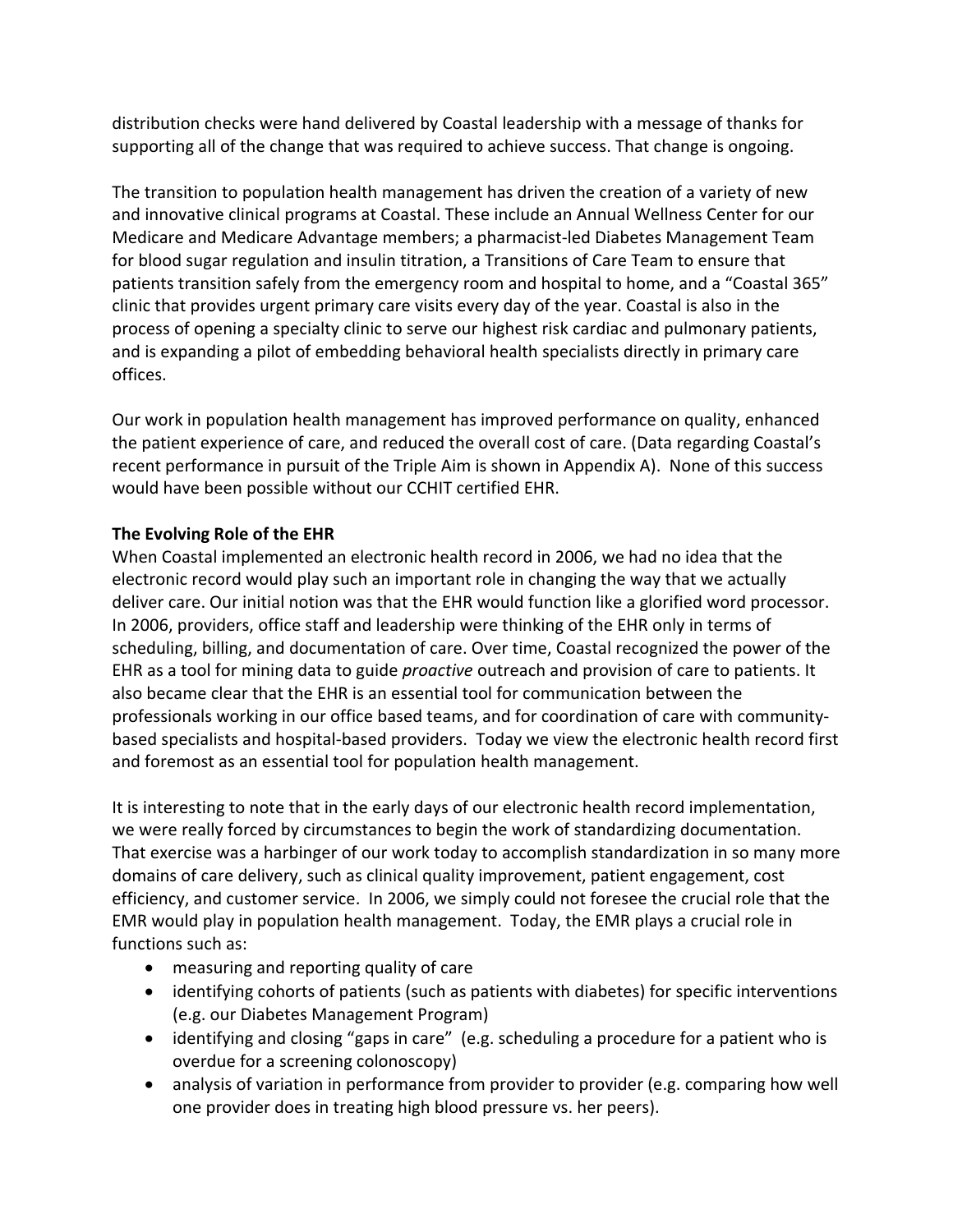## **The Importance of Federal Incentive Programs and the Value of EHR Certification Standards**

Coastal providers have embraced the EHR. Incentive programs helped make that possible. The Meaningful Use, Beacon Communities, and Regional Extension Center programs supported a higher level of EHR functionality and EHR use in four concrete ways:

- 1. They focused on improving care for patients.
- 2. They provided a clear road map and guidelines for achieving program goals
- 3. They supplied dollars for infrastructure development and support; and
- 4. They created a financial incentive for physicians.

We would recommend that incentive programs continue to reward EHR adoption, interoperability, improved patient access, and improvement of performance on quality measures. This is still new work for many in our industry, and we are learning how to better care for populations of patients every day. These programs help us to focus on what is most important, and provide revenue for infrastructure support that is in short supply in many physician groups.

In addition to financial support, the Meaningful Use program organized providers and vendors around a single set of measures designed to positively impact patient care. This was most important. Individual physicians and physician groups often do not have the expertise, sophistication or bandwidth to differentiate between individual electronic health records and ensure that the required functionality truly exists in an EHR product. We greatly appreciated the fact that CCHIT certification was necessary for meaningful use submission. Vendors rushed to comply and the physician community could be certain that the record would allow the practice to achieve meaningful use if used appropriately.

Now, as organizations embrace population health management and successive iterations of payment reform, we can see that the cause of improving performance of our health care system will once again be well served if certification standards can stay out ahead of where most providers are working.

## **One Solution to Redundancy: The "Coastal Core"**

We believe that tracking and reporting on quality truly makes a difference in the care of patients. However, the complexity of this work has been daunting at times. Coastal currently reports on 129 different quality measures, many of which differ only slightly among payers. To help channel our providers' focus, we created the "Coastal Core": 30 streamlined measures with a single set of instructions. Coastal created processes in each practice that are focused just on these 30 measures, and we hired and trained quality staff to audit progress. We track our performance on these measures each month. Every day our offices use Coastal Core "exception reports" and "alerts" to close gaps in care.